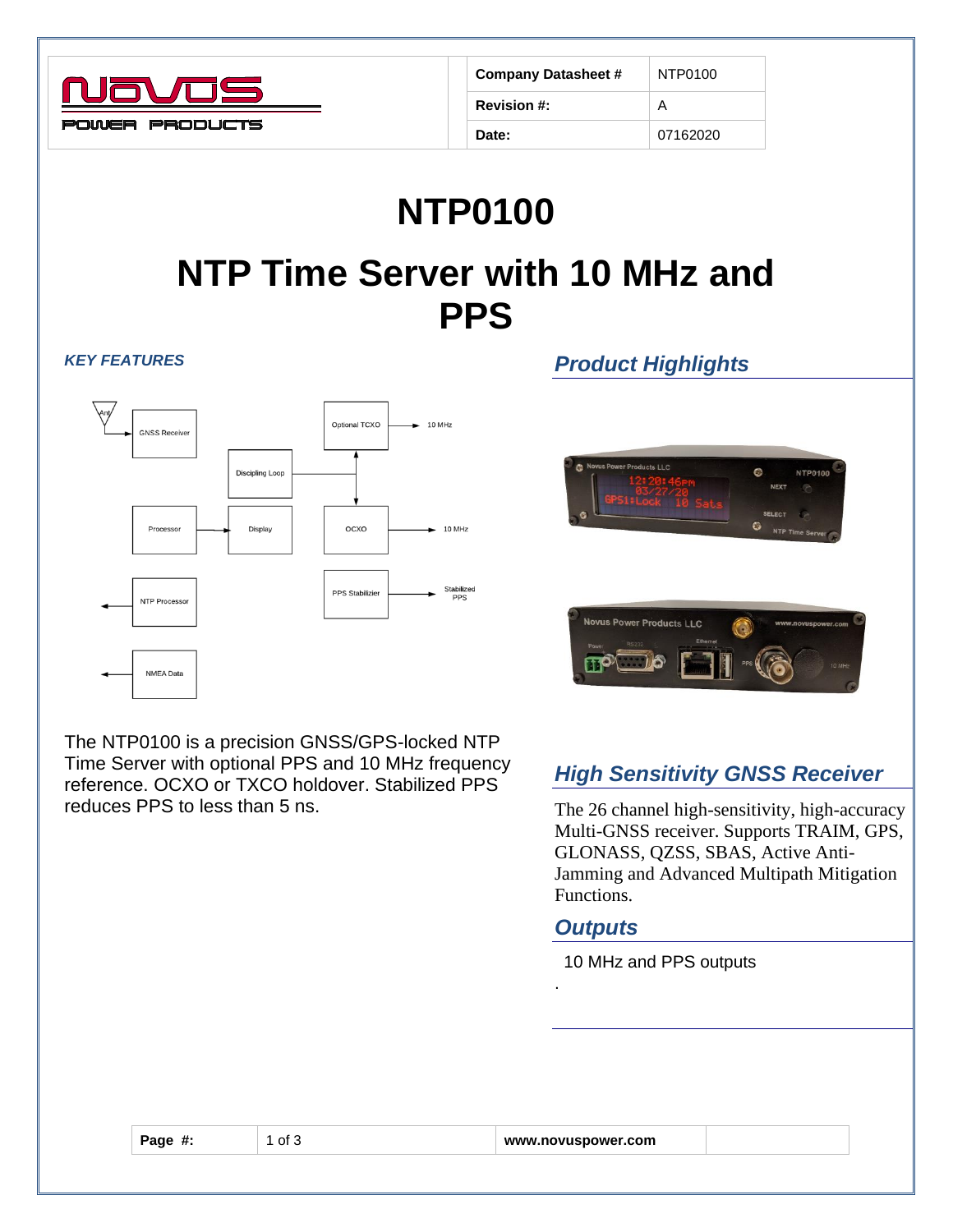

| <b>Company Datasheet #</b> | NTP0100<br>А |  |
|----------------------------|--------------|--|
| <b>Revision #:</b>         |              |  |
| Date:                      | 07162020     |  |

## *Technical specifications*

| 10MHz Sine                         |                                        |                             | 1 Vrms, 1 channel, 50 Ohm- BNC                                        |  |  |
|------------------------------------|----------------------------------------|-----------------------------|-----------------------------------------------------------------------|--|--|
| Harmonics                          |                                        |                             | Less than -30dB                                                       |  |  |
| First year freq stability          |                                        |                             | ± 50 ppb (long-term stability effectively cancelled by auto-cal)      |  |  |
| Temperature stability              |                                        |                             | $± 10$ ppb                                                            |  |  |
| Daily aging OCXO                   |                                        |                             | $± 5$ ppb/day                                                         |  |  |
| Yearly aging                       |                                        |                             | $\pm$ 30ppb                                                           |  |  |
| Accuracy: Auto-Cal (24 hrs.)       |                                        |                             | 10 MHz <10ppb (does not include crystal drift if not GPS locked)      |  |  |
| Receiver sensitivity               |                                        |                             | $-155$ d $Bm$                                                         |  |  |
| <b>PPS</b>                         |                                        |                             | 15ns RMS accuracy, 3.3 volt logic                                     |  |  |
| Antenna                            |                                        |                             | SMA female - internal 3.3V supply, 45mA max.                          |  |  |
|                                    |                                        | Novus NA103A or Novus NA106 |                                                                       |  |  |
| Power                              |                                        |                             | Standard configuration is 12Vdc (9 to 15Vdc)                          |  |  |
|                                    |                                        |                             | Options- ±24Vdc (20 to 30Vdc), ±48Vdc (40 to 60Vdc)                   |  |  |
|                                    |                                        |                             | AC adapter available 100 to 240Vac, 50/60Hz                           |  |  |
| Alert                              |                                        |                             | 20Vdc/Vac, 0.5 Amp relay contacts: relay closed for normal condition, |  |  |
|                                    |                                        |                             | <b>BNC</b>                                                            |  |  |
| <b>NTP</b>                         | V <sub>03</sub>                        |                             |                                                                       |  |  |
| Holdover                           |                                        |                             | <1 ms/Day OCXO                                                        |  |  |
|                                    | <b>GNSS</b> receiver                   |                             | GPS L1 C/A, GLONASS L1OF, QZSS L1 C/A, SBAS L1 C/A                    |  |  |
| (Ready): Galileo E1B/E1C, QZSS L1S |                                        |                             |                                                                       |  |  |
| Channels                           | 26 channels (GPS, GLONASS, QZSS, SBAS) |                             |                                                                       |  |  |
| Sensitivity                        |                                        |                             |                                                                       |  |  |
| <b>GPS</b>                         | Tracking: - 161 dBm                    |                             |                                                                       |  |  |
|                                    | Hot Start: -161 dBm                    |                             |                                                                       |  |  |
|                                    | Warm Start: -147 dBm                   |                             |                                                                       |  |  |
|                                    | Cold Start: -147 dBm                   |                             |                                                                       |  |  |
|                                    |                                        |                             | Reacquisition: -161 dBm                                               |  |  |
|                                    |                                        |                             |                                                                       |  |  |
| <b>GLONASS</b>                     |                                        |                             |                                                                       |  |  |
|                                    |                                        |                             | Tracking: -157 dBm                                                    |  |  |
|                                    | Hot Start: -157 dBm                    |                             |                                                                       |  |  |
|                                    | Warm Start: -143 dBm                   |                             |                                                                       |  |  |
|                                    | Cold Start: -143 dBm                   |                             |                                                                       |  |  |
|                                    | Reacquisition: -157 dBm                |                             |                                                                       |  |  |
|                                    | -with Novus recommended antenna-       |                             |                                                                       |  |  |
| Antenna with LNA                   |                                        |                             |                                                                       |  |  |
|                                    |                                        |                             |                                                                       |  |  |
| Antenna power                      |                                        |                             | 3.5 Vdc, < 35 mA (on center conductor) (factory configurable to 5     |  |  |
| Page #:                            |                                        | 2 of 3                      | www.novuspower.com                                                    |  |  |